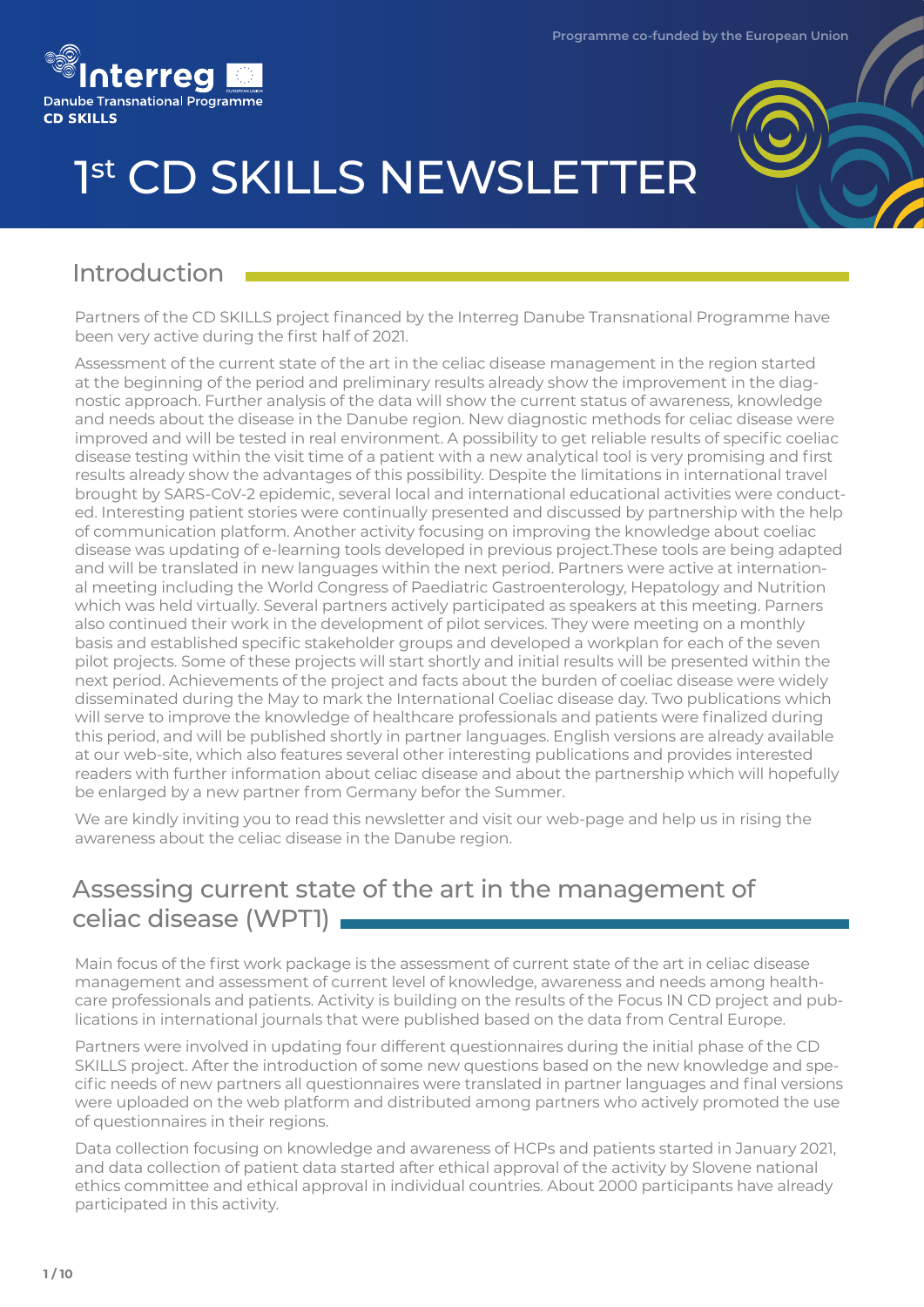

Preliminary analysis of few cases showed an important improvement regarding the invasiveness of diagnostic approach in the Danube region. Partners will continue to encourage patients and HCPs to participate in the activity until mid-June, whereafter the data will be analysed and reported. Patient data will be collected until May 2022 in order to get the most representative view on the current state of the art in the disease management.

#### $\bigcirc$ 1

https://www.surveymonkey.com/r/Q1\_CD\_SKILLS\_BUL https://www.surveymonkey.com/r/Q1\_CD\_SKILLS\_CRO https://www.surveymonkey.com/r/Q1\_CD\_SKILLS\_CZE https://de.surveymonkey.com/r/Q1\_CD\_SKILLS\_GER https://www.surveymonkey.com/r/Q1\_CD\_SKILLS\_HUN https://www.surveymonkey.com/r/Q1\_CD\_SKILLS\_ROM https://www.surveymonkey.com/r/Q1\_CD\_SKILLS\_MOL https://www.surveymonkey.com/r/Q1\_CD\_SKILLS\_SLO https://www.surveymonkey.com/r/Q1\_CD\_SKILLS\_SRB

#### Q2

https://www.surveymonkey.com/r/Q2\_CD\_SKILLS\_BUL https://www.surveymonkey.com/r/Q2\_CD\_SKILLS\_CRO https://www.surveymonkey.com/r/Q2\_CD\_SKILLS\_CZE https://de.surveymonkey.com/r/Q2\_CD\_SKILLS\_GER https://www.surveymonkey.com/r/Q2\_CD\_SKILLS\_HUN https://www.surveymonkey.com/r/Q2\_CD\_SKILLS\_ROM https://www.surveymonkey.com/r/Q2\_CD\_SKILLS\_MOL https://www.surveymonkey.com/r/Q2\_CD\_SKILLS\_SLO https://www.surveymonkey.com/r/Q2\_CD\_SKILLS\_SRB

#### Q3

https://www.surveymonkey.com/r/Q3\_CD\_SKILLS\_BUL https://www.surveymonkey.com/r/Q3\_CD\_SKILLS\_CRO https://www.surveymonkey.com/r/Q3\_CD\_SKILLS\_CZE https://de.surveymonkey.com/r/Q3\_CD\_SKILLS\_GER https://www.surveymonkey.com/r/Q3\_CD\_SKILLS\_HUN https://www.surveymonkey.com/r/Q3\_CD\_SKILLS\_ROM https://www.surveymonkey.com/r/Q3\_CD\_SKILLS\_MOL https://www.surveymonkey.com/r/Q3\_CD\_SKILLS\_SLO https://www.surveymonkey.com/r/Q3\_CD\_SKILLS\_SRB

#### $O4$

https://www.surveymonkey.com/r/Q4\_CD\_SKILLS\_BUL https://www.surveymonkey.com/r/Q4\_CD\_SKILLS\_CRO https://www.surveymonkey.com/r/Q4\_CD\_SKILLS\_CZE https://de.surveymonkey.com/r/Q4\_CD\_SKILLS\_GER https://www.surveymonkey.com/r/Q4\_CD\_SKILLS\_HUN https://www.surveymonkey.com/r/Q4\_CD\_SKILLS\_ROM https://www.surveymonkey.com/r/Q4\_CD\_SKILLS\_MOL https://www.surveymonkey.com/r/Q4\_CD\_SKILLS\_SLO https://www.surveymonkey.com/r/Q4\_CD\_SKILLS\_SRB

A new BLItz Technology-based instrument arrived to Heim Pál National Paediatric Institute to assist near-patient quantitative measurement of celiac antibodies



biolayer-interferometry technology

The Celiac Disease Center at Heim Pál National Paediatric Institute, Budapest has received with the support of the CD SKILLS project (Interreg DTP) a new laboratory instrument utilizing novel biolayer-interferometry technology. The machine is placed to the outpatient department and will be employed to detect celiac antibodies and serum IgA from a drop of blood. The measurement setting is being developed by the transglutaminase research group of the University of Debrecen, another CD SKILLS partner. The BLItz Technology is based on the optical measurement of antibody binding to a plastic biosensor coated with target molecules, like gliadin or transglutaminase, and is able to give results in few minutes onsite.

# Building knowledge capacities (WPT3)

One of the work packages within CD SKILLS project is WP T3 "Building knowledge capacities". The aim of the project is to improve knowledge, skills and competences of health care professionals, patients and general public in the field of coeliac disease. To achieve that, four activities were planned: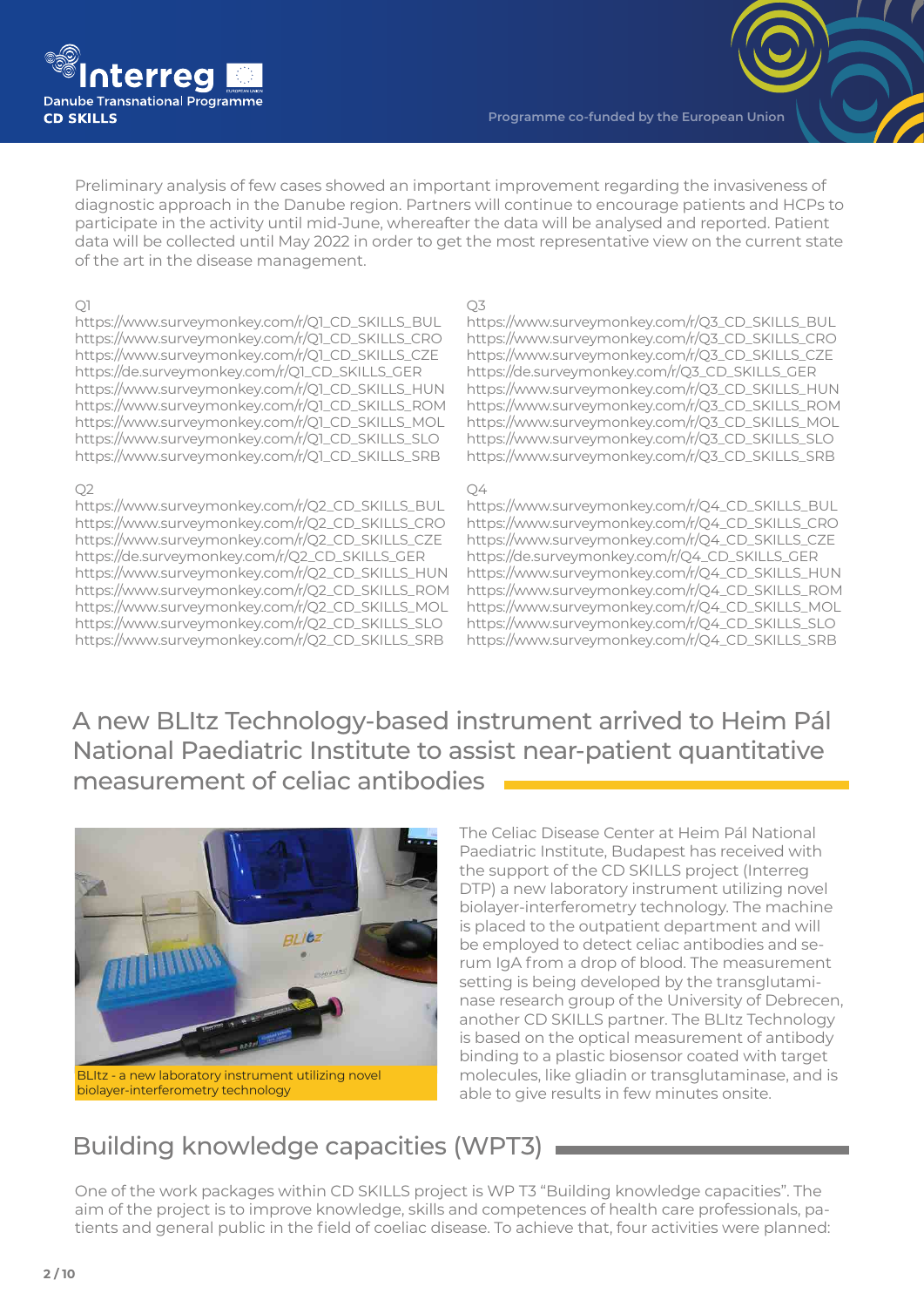

organizing learning interactions, implementation of innovative e-learning tools for HCPs and patients, establishing transnational HCPs information exchange network, organizing cross-disciplinary study visits and participating international professionals and patients' meetings. Responsible partner for WP T3 is PP05 CHZ. During this first year of the project, two regional learning interactions were organized by Romanian and Moldavian partners. Altogether 16 lectures at educational institutions were organized for medical students, students of faculty for agriculture and biosystemic sciences, PhD students of biomedicine and health sciences and of pharmacy and biochemistry, at high schools for nurses, physical therapy technicians, food technicians, for trainee doctors and paediatric residents. We also started to update the e-learning tools for both patients and health care professionals developed within the previous CE Focus IN CD project. The transnational information exchange network for health care professionals was established and up till now 8 cases of the month and one difficult case for discussion were presented. In the next period it is planned to have this platform for information exchange open to other health care professionals in the Danube region beside those already involved in the project as project partners.

Unfortunately, because of restrictions due to COVID-19 pandemic imposed across the world, it was not possible to organise face-to-face learning interactions as planned, and also, cross-disciplinary study visits could not have been arranged. However, LP UKC MB team had presentations on two international meetings held on-line: ESsCD 2020 and UEGW 2020.

These are the first steps in raising awareness about coeliac disease in Danube region and we hope to lay the foundations for further building knowledge and improving skills.

# Pilot projects news (WPT4)

Within thematic work package 4 "Pilot projects" partners are designing innovative pilot services based on identified needs and challenges, recorded inequalities, knowledge and management practice gaps, stakeholders' demands, input from partners and lessons learned from previous projects (CE Focus IN CD, SI-HU LQ-CELIAC, FP7 CD-MEDICS). There are seven pilot services aiming to improve public healthcare services and quality of life of celiac disease patients. For each pilot service a preliminary activities list was established.

#### **Testing for Celiac disease in general population, risk groups and elderly**

This pilot focuses on the presence of undiagnosed celiac disease (CD) in the general population and especially in the underprivileged groups of the population. Within the pilot, the partners will be screening specific populations with rapid celiac disease tests. We are gathering data from each contributing partner regarding the scale of testing and the populations to be tested. After gathering all these data, we will decide on the rapid test(s) that will be used in this pilot study. Since there is a higher chance of another lockdown in autumn and winter months, there is a sense of urgency for all partners to do their testing before that time.

#### **Testing for Celiac disease related complications**

Complications related to CD are extremely important. Undetected or untreated CD patients are exposed to risk for development of serious complications including osteoporosis, thyroid disease, anaemia, infertility, etc. The aim of the pilot is to evaluate the frequency of complications related to celiac disease and to develop recommendations for approach to a newly diagnosed patient with celiac disease in order to diagnose hidden complications and their treatment and follow-up in the management of patients with celiac disease, all in correlation with compliance with gluten-free diet.

#### **ICT supported histopathology analysis of biopsy samples**

Inadequate histopathology analysis of small bowel biopsy samples and/or misinterpreted results can lead to wrong diagnoses of celiac disease. One of the methods that could improve and facilitate the biopsy based diagnostic procedure is ICT supported histopathology analysis of biopsy samples that will be compared to traditional methods. In order to improve knowledge and share ideas and experiences, the partners involved in the pilot are preparing a common workshop with clinicians and histopathology experts.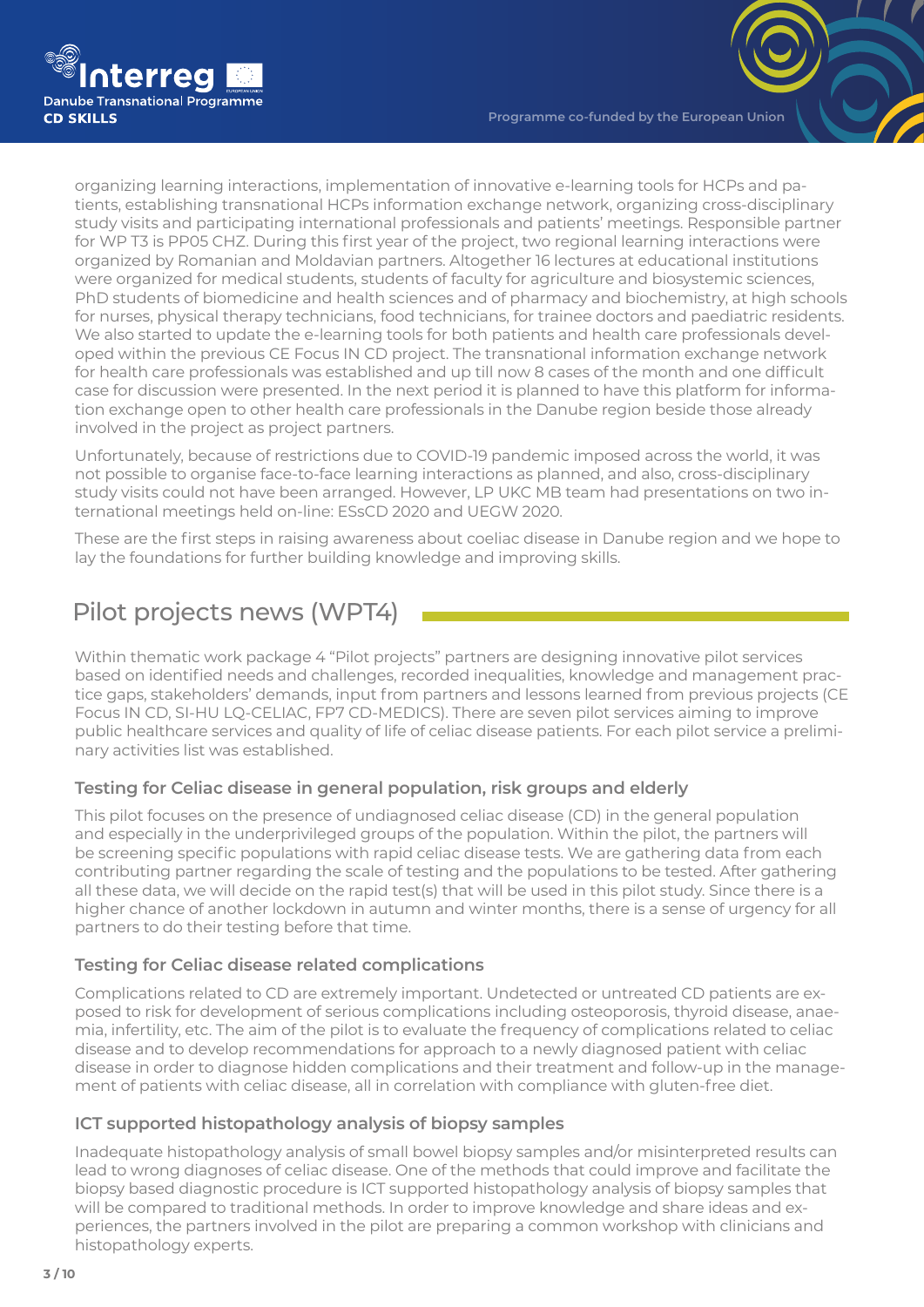

#### **Patient registry set-up**

Across the Danube region, there is lack of good quality, standardized data regarding celiac disease patients. In this pilot we aim to develop a common patient registry structure. Patient registries would enable the collection and analysis of data for epidemiology, clinical presentation and characteristics of the disease, diagnostics, associated disease, complications and treatment. It would serve as the basis not only for future medical research programs but also for public health plans and actions. This all together will improve the health care and the quality of life of patients with celiac disease. The partners agreed on the aligned content of the patient registry and are currently analysing the technical approach to be used.

#### **Monitoring of celiac disease patients with telemedicine solutions**

In this pilot the focus will be testing and implementing different telemedicine solutions to improve the quality of regular check-ups for patients with celiac disease during a pandemic, while at the same time minimizing the physical contacts where patients could get infected. The partners involved had an online meeting where we discussed the scope of this pilot and decided on some basic ideas. The pilot leader is already gathering information about the different technical solutions and also a possibility of an additional software support for our pilot (maybe even a specific app for a smartphone).

#### **Development and implementation of gluten-free products registry**

Gluten-free(GF) products registry will be a solution which will serve not only to coeliac patients, but to everybody preparing strict GF food, providing correct and up to date information about gluten free products. GF products registry will be developed as a user friendly and easy to use application. Pilot project will enable us to produce a beta version of the registry which will be easily maintained by societies and used by end users. We expect this pilot to be motivation for the food producers to, more carefully, precisely and at one place, communicate information about food they produce to final consumers, when it comes to presence/absence of gluten in the food.

#### **Improved capacity of food catering providers to provide safe gluten free products**

The main aim of this pilot is to develop, implement and test new comprehensive supportive education model including lectures, workshops, education material, gluten-free legislation frame and longterm support to improve capacities of food caterers in a way they will understand basic rules and prerequisites of gluten-free meal preparation. Now, focus in this pilot project is on individual workshops with specific stakeholders. We hope to get information that will help us produce quality content for the end users-caterers and others in charge of food preparation in school and kindergarten kitchens, dormitories, hospitals, elderly homes etc. Inputs from stakeholders will show us where the knowledge and information gaps are, so that we can produce and offer specific and useful materials which will be used for building their capacities. Materials and relevant information in various formats will be placed at a common online platform.

### Communication work package news (WPC)

Due to pandemic crisis, we have not been able to organize face to face meetings and events, to participate at conferences and to travel to meetings in this project period, all these activities have been organized online. We have put a lot of efforts to prepare quality publications to support patients and healthcare professionals to gain new knowledge about celiac disease. A transnational campaign to mark International celiac disease day was organized, we have published a press release and organized as well as participated at different events to spread the knowledge and to raise awareness. Project partners designed a general promotion material up to their needs to support newly diagnosed patients, to promote pilot activities, the project and the DTP programme. We have been very active at our website and digital profiles, we regularly published news and attracted as many visitors as possible, namely rising awareness and improving the knowledge as well as the quality of life of celiac disease patients are our main aims. Our patient stories were a real success.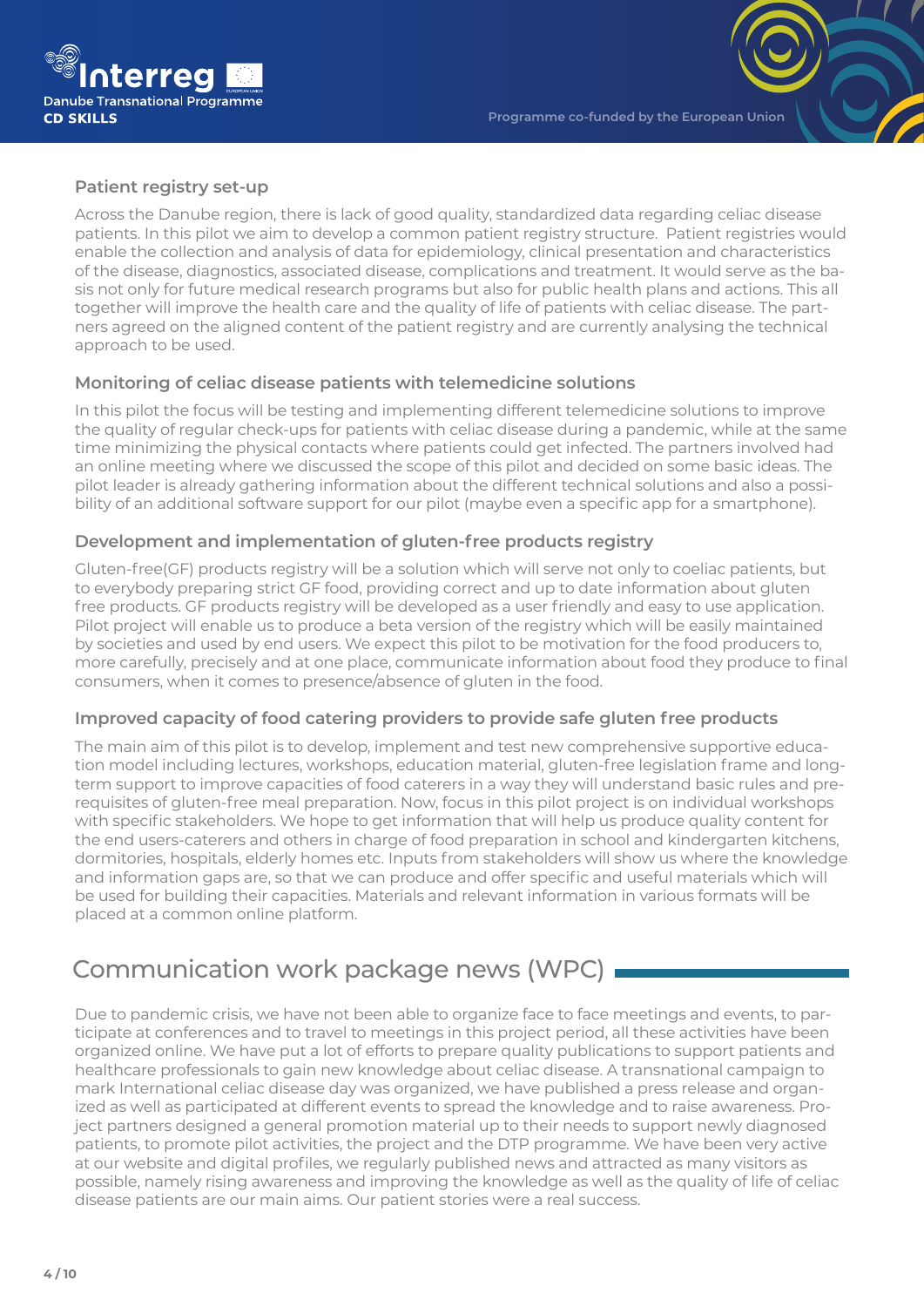

**Programme co-funded by the European Union**



#### **A guide to living with celiac disease**

If have been diagnosed with coeliac disease and you have to change to a gluten-free diet, which will enable you to control your health, we have published a "A guide to living with celiac disease" which will provide you with information about coeliac disease, its symptoms, diagnostic methods and treatment, the importance of dietary adherence and regular follow-up as well as the recommended screening of family members. It will offer you guidance about living a gluten-free life, about changes in your lifestyle, where to find necessary information, patient support, and answers to your questions. Using this guide, you

will find that eating, cooking and travelling gluten-free can be easy. Our tips will help you to transform your kitchen into a gluten-free zone or at least into a safe environment where the risk of gluten contamination is minimized. We recommend you to watch our "Gluten-free kitchen" video tutorial, available at our project website http://www.interreg-danube.eu/approved-projects/cd-skills. You will find a detailed gluten-free bread recipe and some gluten-free shopping tips.

A guide to living with celiac disease is available at: http://www.interreg-danube.eu/uploads/media/approved\_project\_output/0001/45/998c62d71d1e3aac4a32e241ca6b43458f49a183.pdf



#### **Hand in hand with celiac disease**

Coeliac disease is a lifelong systemic reaction against gluten found in wheat, barley and rye. More than 1% of population (about 1.2 million) in the Danube region could have coeliac disease, with much larger population affected indirectly. It has an impact on families and friends, as well as on childcare institutions, food producers, catering service, and especially on healthcare sector. About 80% of patients are diagnosed with long delay or remain undiagnosed, increasing a risk of complications, resulting in high morbidity and mortality, low school performance and high work absenteeism.

The main long-term goals of the project are improvement of the knowledge, skills and competences of health care professionals and patients as well as other stakeholders and increased capacity of healthcare service in the Danube region to better meet the needs of coeliac disease patients and to improve their quality of life. Our brochure to support health care professionals will get us closer to the set-up goals.

Hand in hand with celiac disease is available at: http://www.interreg-danube.eu/uploads/media/approved\_project\_output/0001/45/d9160462ee259b35e1939c6530b07683eb50d190.pdf

# Gluten free day at Medical University in Plovdiv

Gluten Free Day was organized by Department of Peadiatrics and Medical Genetics of Plovdiv Medical University with support of BulSPGHAN and two patients' celiac disease societies. The meeting was organized at Zoom-platform of Plovdiv MedUni. Four main topics were presented: "Gluten free diet - how to prevent obesity" and "Cooking properties of gluten free products" were presented by nutritionist; "How to recognize celiac disease relapse by Pediatric Gastroenterologist" and "Principles of gluten free cuisine" by nutrition instructor and chef. On-line meeting was opened by vice-rector of Plovdiv Medical University and was visited by 68 parents of patients and doctors.

The meeting was recorded and published on Facebook pages of the two patients' celiac disease societies and Plovdiv Medical University and has already attracted more than 5000 visitors.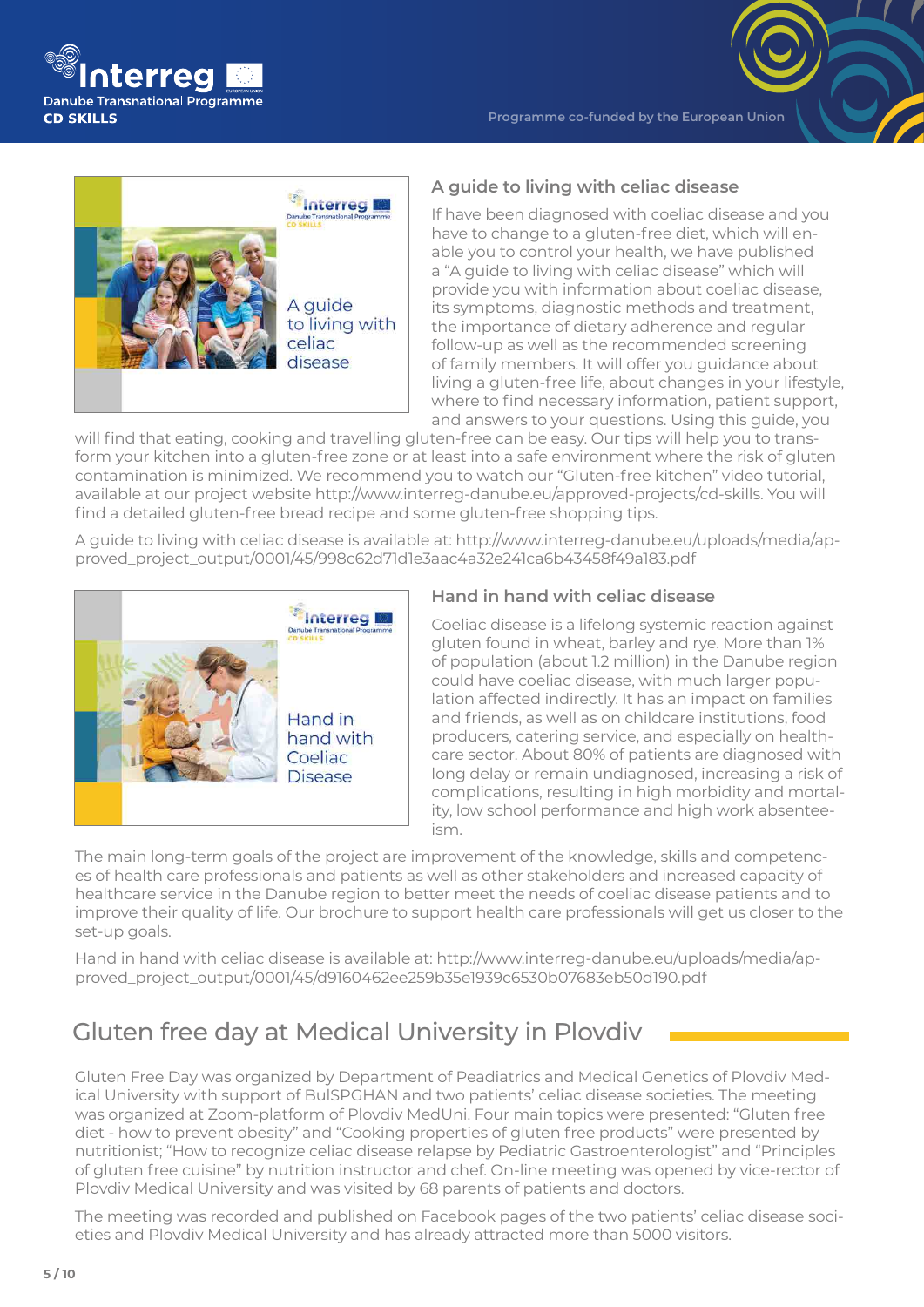

# Training at Medical University Graz



FA Dr. Benno Kohlmaier, a.o.Univ.Prof.Dr. Almuthe Christina Hauer, OA Dr. Sebastian Bauchinger, FA Dr. Helga Christina Stenzel

Pediatrician Dr. Helga Christina Stenzel from Childrens's Hospital Klagenfurt has been supporting Univ. Prof. Dr. Almuthe Christina Hauer's team since January 2021 as part of her training for an additional subspecialisation in Pediatric Gastroenterology, Hepathology and Nutrition. Dr. Stenzel will stay at the department for more than four months. After completion of her training, she will support the "CD SKILLS" campaign in Southern Austria, thus improving celiac disease management in the Danube region by raising the awareness, improving the knowledge and developing better skills.

# News in chronic digestive pathology in children



A national online conference was organized by the Paediatric Society of the Republic of Moldova, on March 26th 2021. CD SKILLS project (Interreg Danube Transnational Program) was presented at the conference by our partner "Nicolae Testemitanu" State University of Medicine and Pharmacy of the Republic of Moldova from Kishinau, represented by prof. Tatiana Raba. 263 participants attended the conference. Two presentations were dedicated to Celiac Disease. Two clinical cases of patients with celiac disease in chil-

dren were presented. The information regarding the questioning of paediatricians and family doctors focusing on management of celiac disease in children was disseminated. The following issues were



addressed: aetiology, pathogenesis, clinical manifestations of celiac disease in children respecting the ESPGHAN 2020 guidelines; cutaneous manifestations of celiac disease in children; presentation of clinical cases of children with celiac disease; findings/conclusions that will contribute to achieving further project results. The conference aimed to familiarize the medical community in the Republic of Moldova with the Project Funded by the European Union and dedicated to improving the management of celiac disease in children in the countries of the Danube Region and in the Republic of Moldova.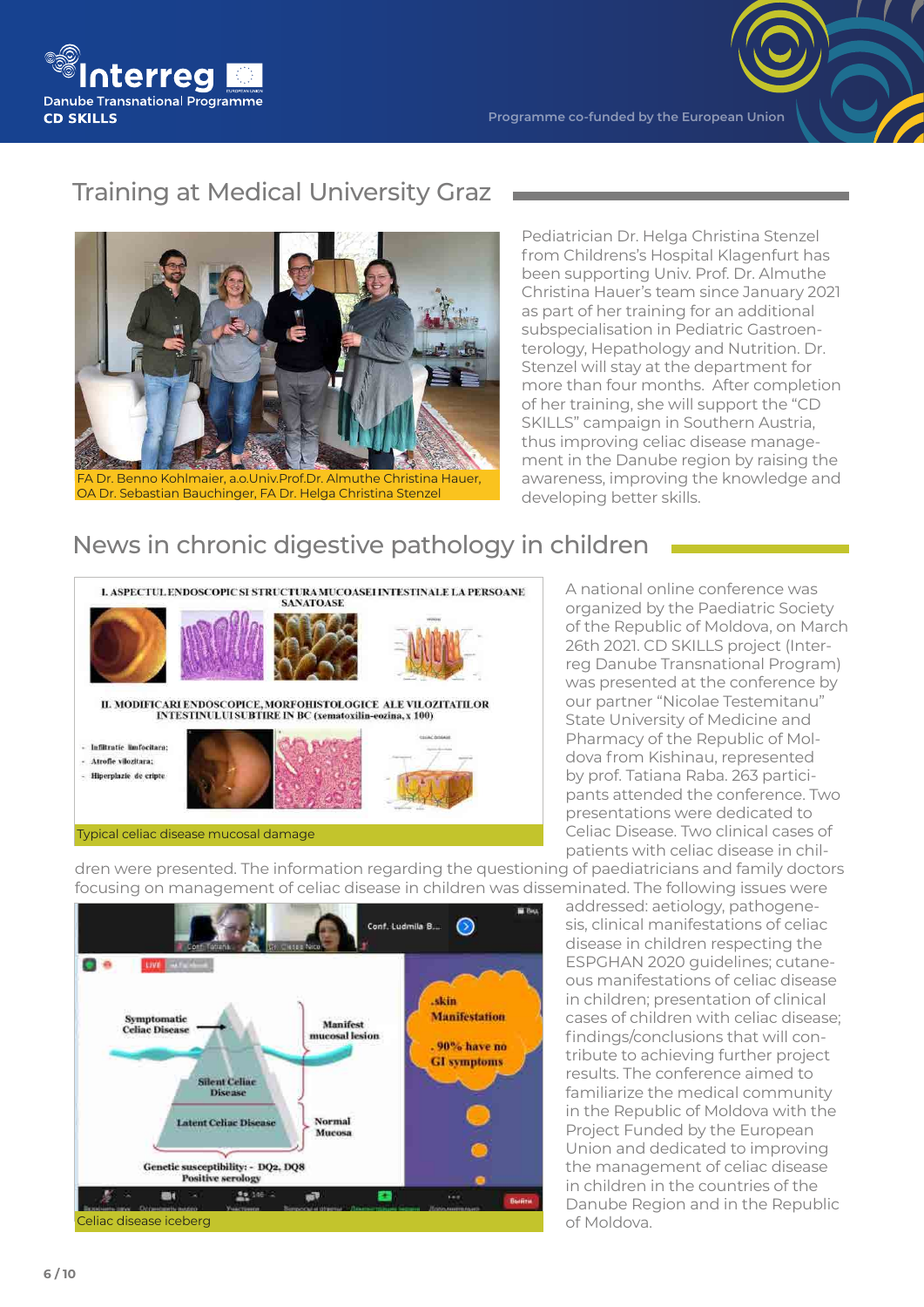

# Welcome our new partner Ludwig Maximillian's University

2020



Interactive online courses on celiac disease have previously been established in five different languages: in English, Italian, Hungarian, Slovenian and Croatian and are available at www.celiacfacts-eu

We unfortunately have lost a partner from Bulgaria, but we are happy to welcome new partner Ludwig Maximillian's University form Munich (LMU). Once LMU university hospital will have formally joined as a partner of the CD SKILLS project (which will hopefully happen before summer holidays), it will work closely with other project partners.

The main task of CD SKILLS new partner is to implement patient and health care professionals'

courses in three additional languages: Czech, Romanian; German on the already in Focus IN CD project (Interreg CE) established online platform, available at www.celiacfacts.eu .This will enable an even wider audience in the Danube region to benefit from these learning materials.

ESPGHAN quidelines of 2020!

We are very much looking forward to a close and successful cooperation and to possible face-to-face meetings in the coming months.

### National Institute for Mother and Child Health Alessandrescu-Rusescu news

In order to raise awareness and educate about celiac disease, National Institute for Mother and Child Health Alessandrescu-Rusescu Bucharest, Romania is regularly posting on its Facebook page educational materials addressed to patients. The topics covered so far are related to celiac disease and other gluten related disorders, symptoms of celiac disease, diagnostic, IgA deficiency, gluten identification in food, gluten in medicines.

Interactive online events are organized regularly, one took place in December 2020 regarding celiac disease and gluten contamination, and another one in May 2021, as live Q&A session about celiac disease. The events are still available



online and can be accessed by those interested (https://www.facebook.com/boalaceliaca/).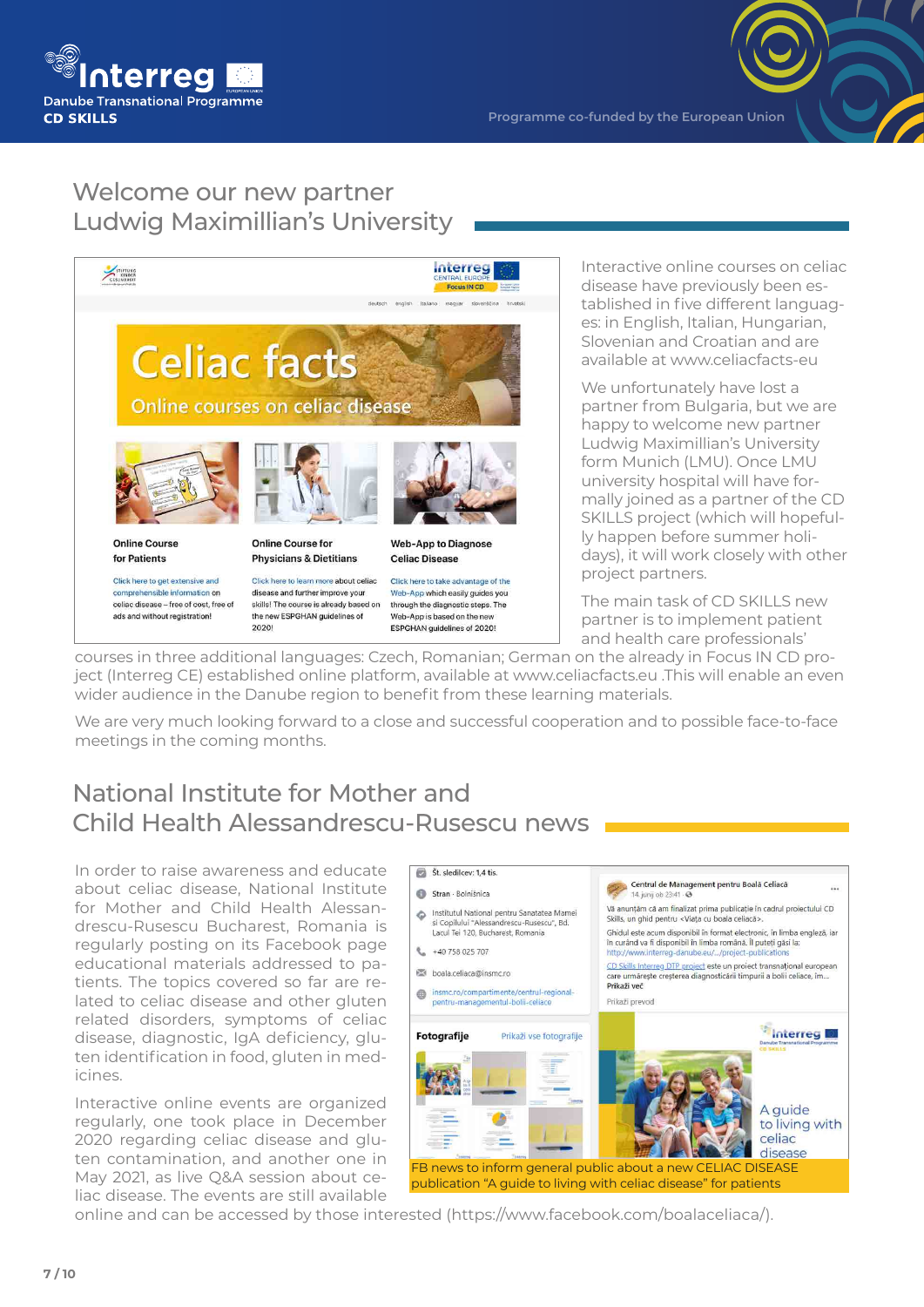

### A lecture on celiac disease for future kindergarten teachers



A lecture on celiac disease was held on May 7th 2021 at the College for Vocational Studies in Healthcare for students who are being educated as kindergarten teachers. It was organized in cooperation of the University Children's Hospital and Serbian Coeliac Society.

As one of the goals of the CD SKILLS project is to increase the awareness of the general population about celiac disease, we considered this target group as very important. We think that it was of great importance for future educators in kindergartens to be

informed about celiac disease, to know how to recognize it, but also to be aware of the importance of a gluten-free diet.

Initially dr.Nataša Dragutinovič (University Children's Hospital) had a lecture about celiac disease, talking about the symptoms, about how to confirm the diagnose it how to treat celiac disease. The nutritionist of the University Children's Hospital, Snežana Živkovic, presented a balanced gluten-free diet. Vesna Pavkov and Mirela Markovic, representatives of the Serbian Celiac Society, explained the importance of carefully reading the labels in process of choosing gluten-free foods, they presented the obstacles that patients with celiac disease are faced in everyday life and the role of the society in the fight to improve the quality of life of people living with celiac disease.

The lectures were interactive, 17 students attended them. Future educators have shown great interest in this topic, especially in improving the respect of the rights of people with celiac disease.

### Lecture on celiac disease

A lecture on celiac disease and gluten-free diet for third-year students within the subject Nutrition was held at the High Medical School in Belgrade on Friday May 7th 2021. It was organized by a partner from the University Children's Clinic in Belgrade. The representatives of the University Children's Clinic Tiršova, Dr. Nataša Dragutinovič, pediatric gastroenterologist and Snežana Živković, specialist professional nutritionist dietitian, and the representatives from the Serbian celiac society



A cooperation between health care professionals and a celiac patient society representatives

Vesna Pavkov and Mirela Marković were the speakers.

Students were introduced to joint activities within the European project of the Danube countries CD SKILLS whose goal is to improve medical procedures on diagnosing and treating celiac disease as well as improving the availability of gluten-free food in stores and restaurants.

Although the measures of the epidemic coronavirus were still in effect, they managed to organize a lecture like this and to point out the need for a timely diagnosis and proper implementation of the gluten free diet.

We are thankful to the organizer and to the students for the warm reception, attention and encouraging questions.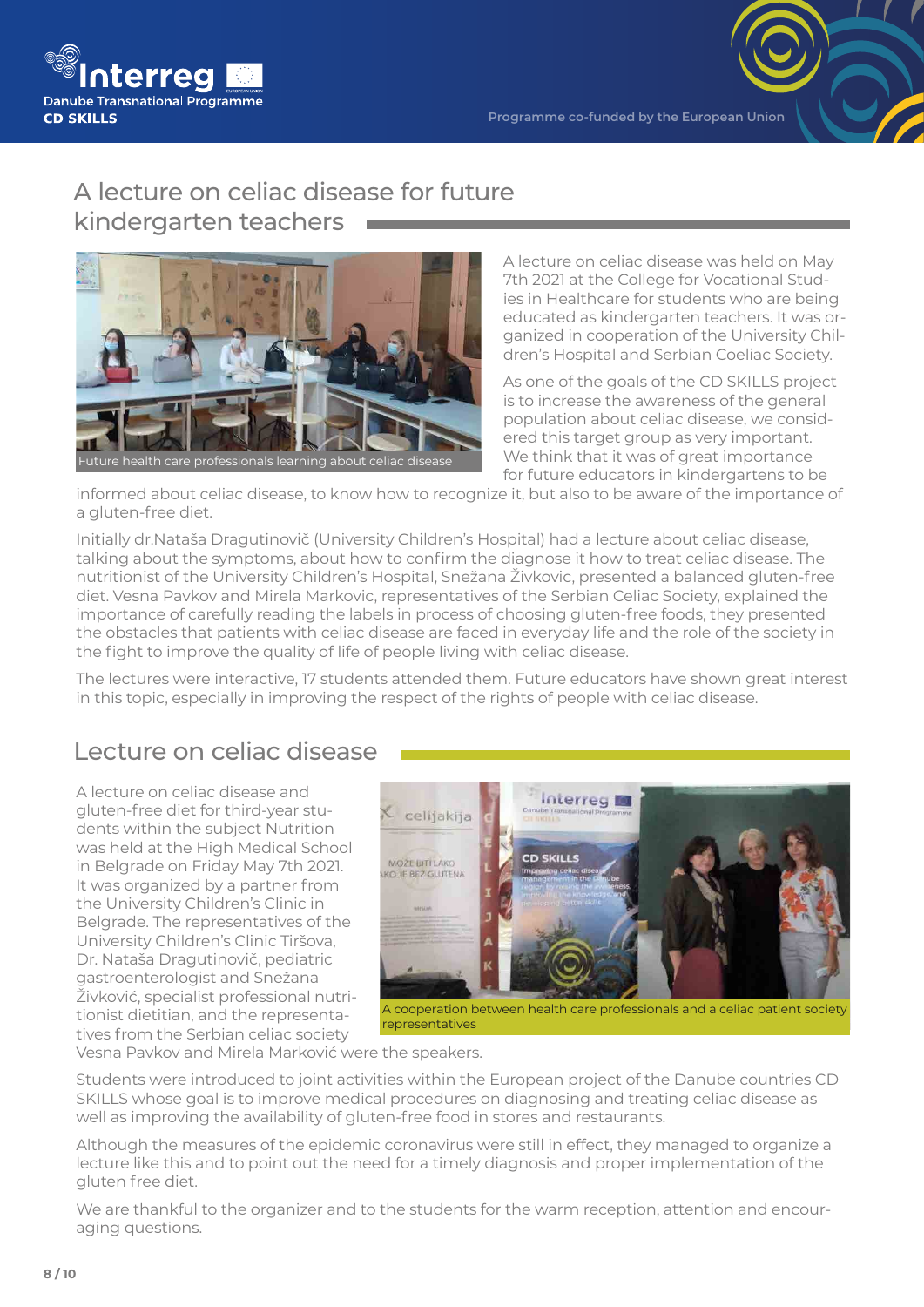

# CD SKILLS participation at world congress of paediatric gastroenterology, hepatology and nutrition

Members of the CD SKILLS partnership participated at the WCPGHAN (World Congress of Paediatric Gastroenterology, Hepatology and Nutrition) which was held virtually in the beginning of the June. A congress that should have taken place in Vienna was organised by our partner Christina Almuthe Hauer form the Medical University Graz. Despite the limitations brought by epidemic the meeting attracted about 4,500 participants from around the World. Several other partners were also actively participating at the meeting.

Jernej Dolinšek form the University Medical Centre Maribor presented a lecture on the diagnostic challenges in celiac disease at the postgraduate course and led a Meet the Expert session about the coeliac disease. Ilma Korponay-Szabo from Debrecen presented a talk on genetically negative coeliac disease patients. Alina Popp from National Institute for Mother and Child Health in Bucharest chaired a coeliac disease symposium and Zrinjka Mišak form Children Hospital Zagreb was chairing a session on Acute gastorenteritis. Together with her colleague Mario Mašić she presented a poster on screening for coeliac disease in school children.

Several partners also participated at the Coealic disease Special interest group of ESPGHAN (European Society fo Paediatric Gastroenterology, Hepatology and Nutrition), where it was decided that one of the activities of the CD SKILLS project aiming at the assessment of current management practices of coeliac disease will be disseminated across the Europe and beyond and about 30 participating centres have already expressed their willingness to participate.

We wish to congratulate the organiser of the meeting for a great success of the meeting and all the participants from our partnership for their contribution.

# CeliVita lectures for students in Petrinja, which was affected by a damaging earthquake



It was with our great pleasure that we CeliVita visited High School Petrinja, at the moment relocated to small village Jabukovac, some 12 km north of Petrinja, and gave a lecture to 4th grade students of the Food Technicians programme. Petrinja (Croatia) has been hit with an devastating earthquake in December 2020, with smaller earthquakes repeatedly happening ever since… life of people changed dramatically, most of them moved from their homes to safer place, same as high school and its students who moved to this idyllic village, eager to continue with their education and normal life.

One of six educational programmes that take place in a school is the one for Food Technicians who are being educated to become professionals in the food industry. Food Technicians organize the receipt, handling, storage of food raw materials and products, manage food production processes and work in appropriate control-analytical and development laboratories. They can work in the production of various food products where they primarily take care of the acceptance and storage of raw materials or they can lead and supervise individual technological processes.

CeliVita gave a lecture about celiac disease and life on a strict gluten free diet, as part of CD SKILLS 3rd thematic work package "Building knowledge capacities". Organisation of learning interactions is